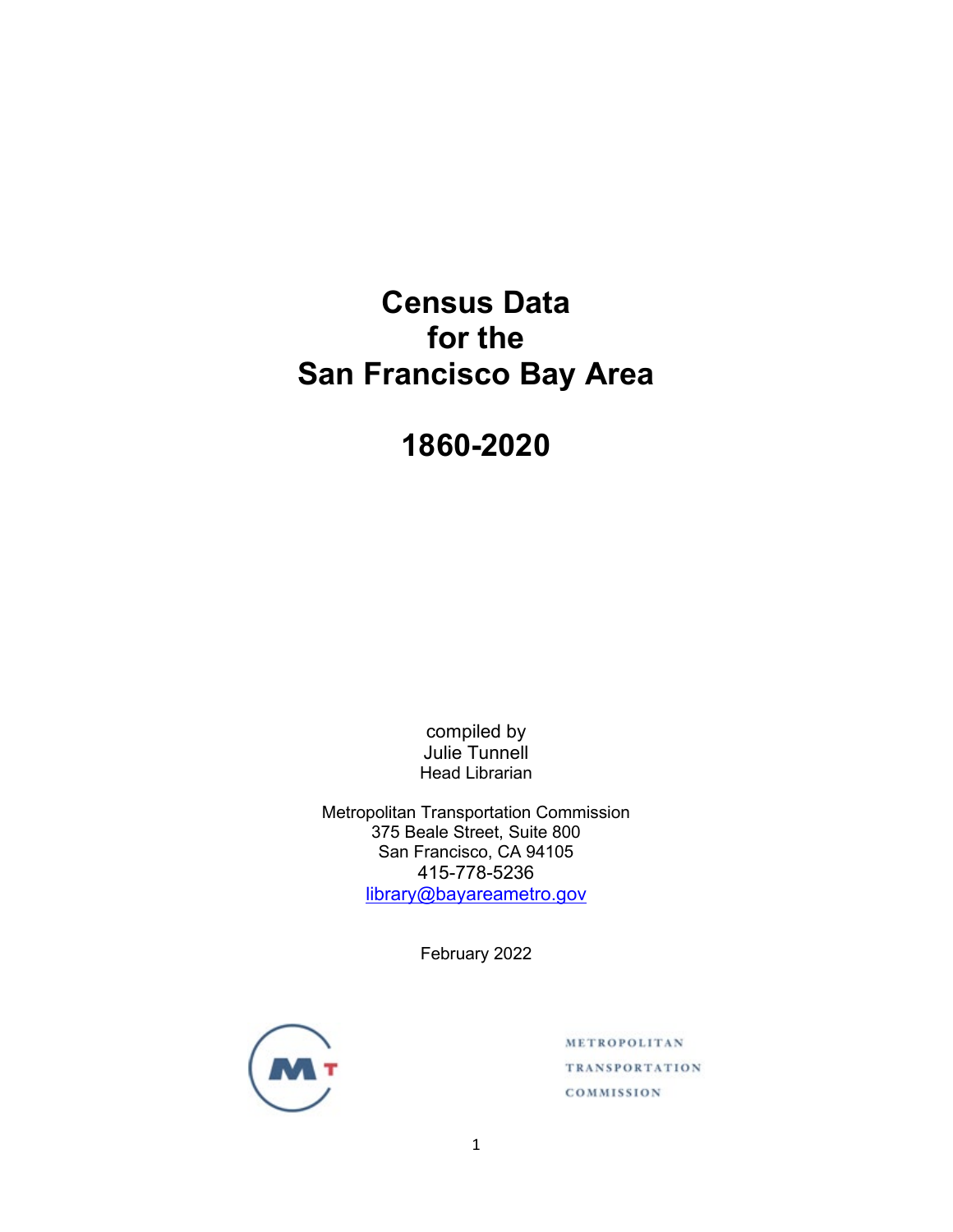## **Table of Contents**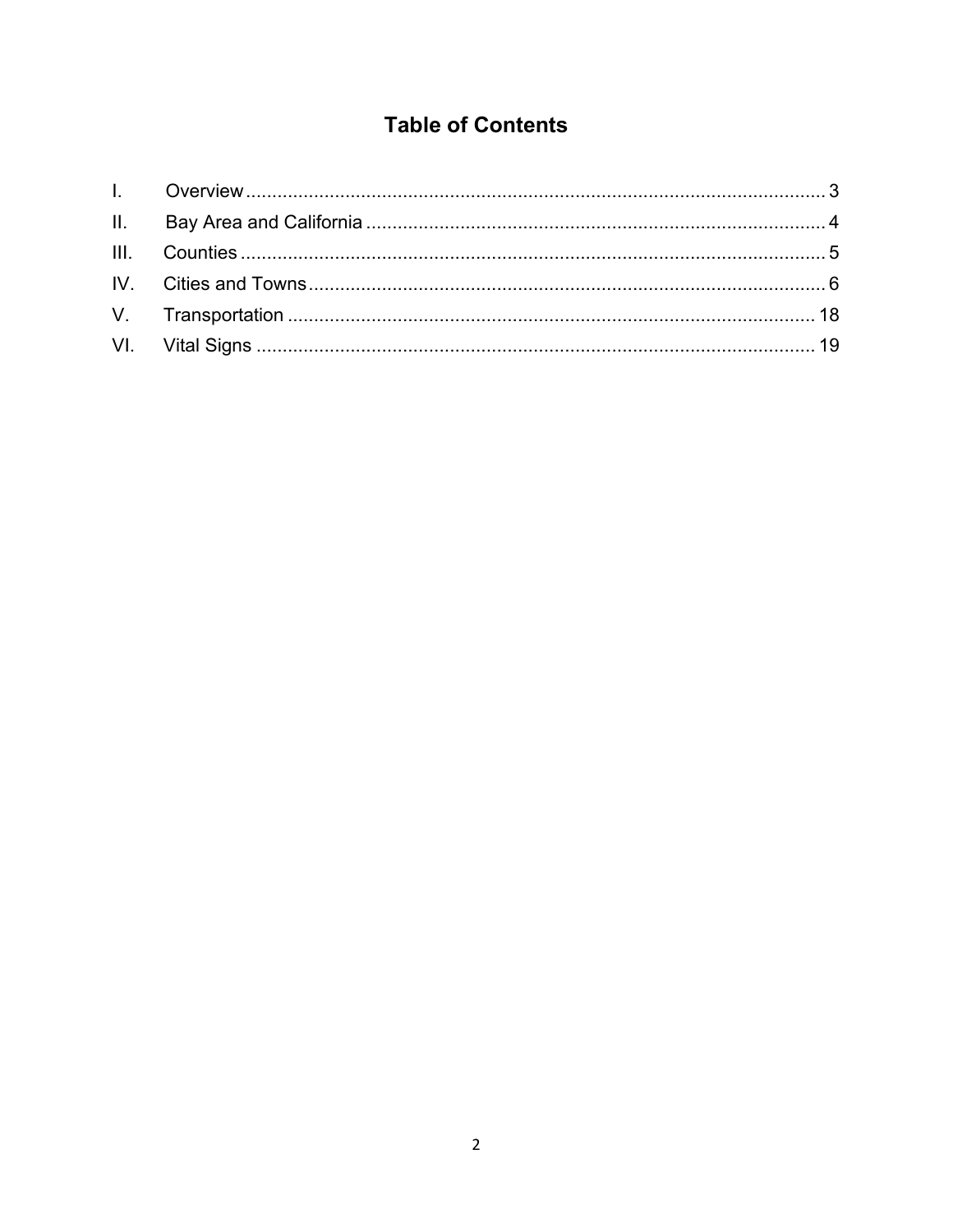## **I. Overview**

The Metropolitan Transportation Commission (MTC) is the transportation planning, financing, and coordinating agency for the nine-county San Francisco Bay Area. As a Metropolitan Planning Organization, MTC supports the region's network of streets, roads, highways, public transit systems, airports, and other transportation resources, including the movement of goods through ports and freight rail lines. MTC works with cities and counties to establish short- and long-term goals and provides resources to help them reach these goals.

Census data is a valuable information resource used to inform decision making by MTC as well as other public agencies, businesses, and individuals. This compilation has been created to provide easy access to historical census data for the Bay Area. The data is available in both PDF and Excel files for each geographical unit.

### **Sources:**

[California Department of Finance Research](http://www.dof.ca.gov/HTML/DEMOGRAP/ReportsPapers/CensusSurveys/Census-Historical/HISTTEXT.HTM) [\(http://www.dof.ca.gov/HTML/DEMOGRAP/ReportsPapers/CensusSurveys/Census-](http://www.dof.ca.gov/HTML/DEMOGRAP/ReportsPapers/CensusSurveys/Census-Historical/HISTTEXT.HTM)[Historical/HISTTEXT.HTM\)](http://www.dof.ca.gov/HTML/DEMOGRAP/ReportsPapers/CensusSurveys/Census-Historical/HISTTEXT.HTM), Census 1950-1990, Census 2000 SF1, SF3, DP1-DP4, Census 2010 DP-1, American Community Survey 2006-2010, Census 2020 PL 94-171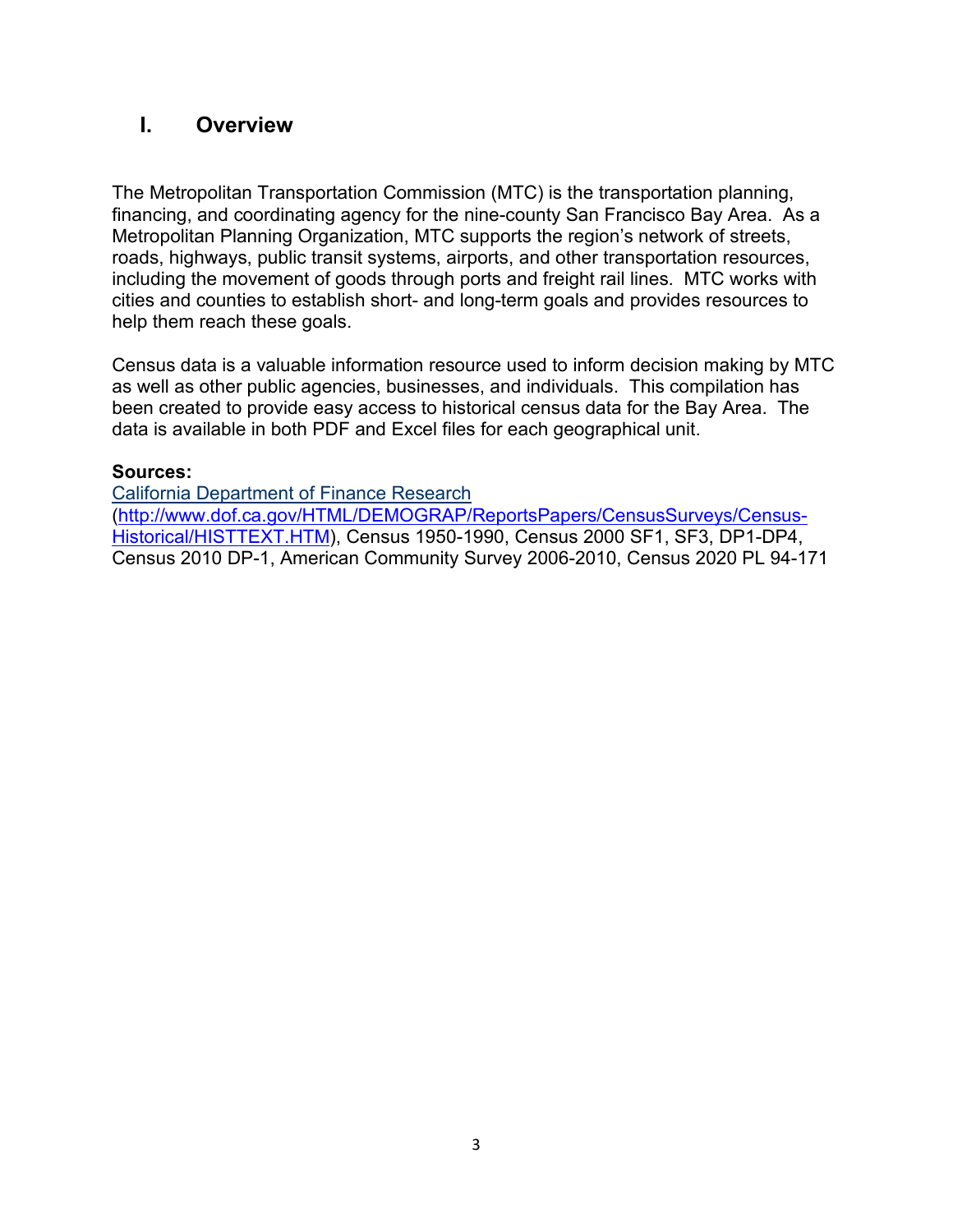## **II. Bay Area and California**

### Bay Area

[http://files.mtc.ca.gov/library/pub/48117\\_Region\\_BayArea.pdf](http://files.mtc.ca.gov/library/pub/48117_Region_BayArea.pdf) [http://files.mtc.ca.gov/library/pub/48117\\_Region\\_BayArea.xlsx](http://files.mtc.ca.gov/library/pub/48117_Region_BayArea.xlsx)

California

[http://files.mtc.ca.gov/library/pub/48117\\_State\\_California.pdf](http://files.mtc.ca.gov/library/pub/48117_State_California.pdf) [http://files.mtc.ca.gov/library/pub/48117\\_State\\_California.xlsx](http://files.mtc.ca.gov/library/pub/48117_State_California.xlsx)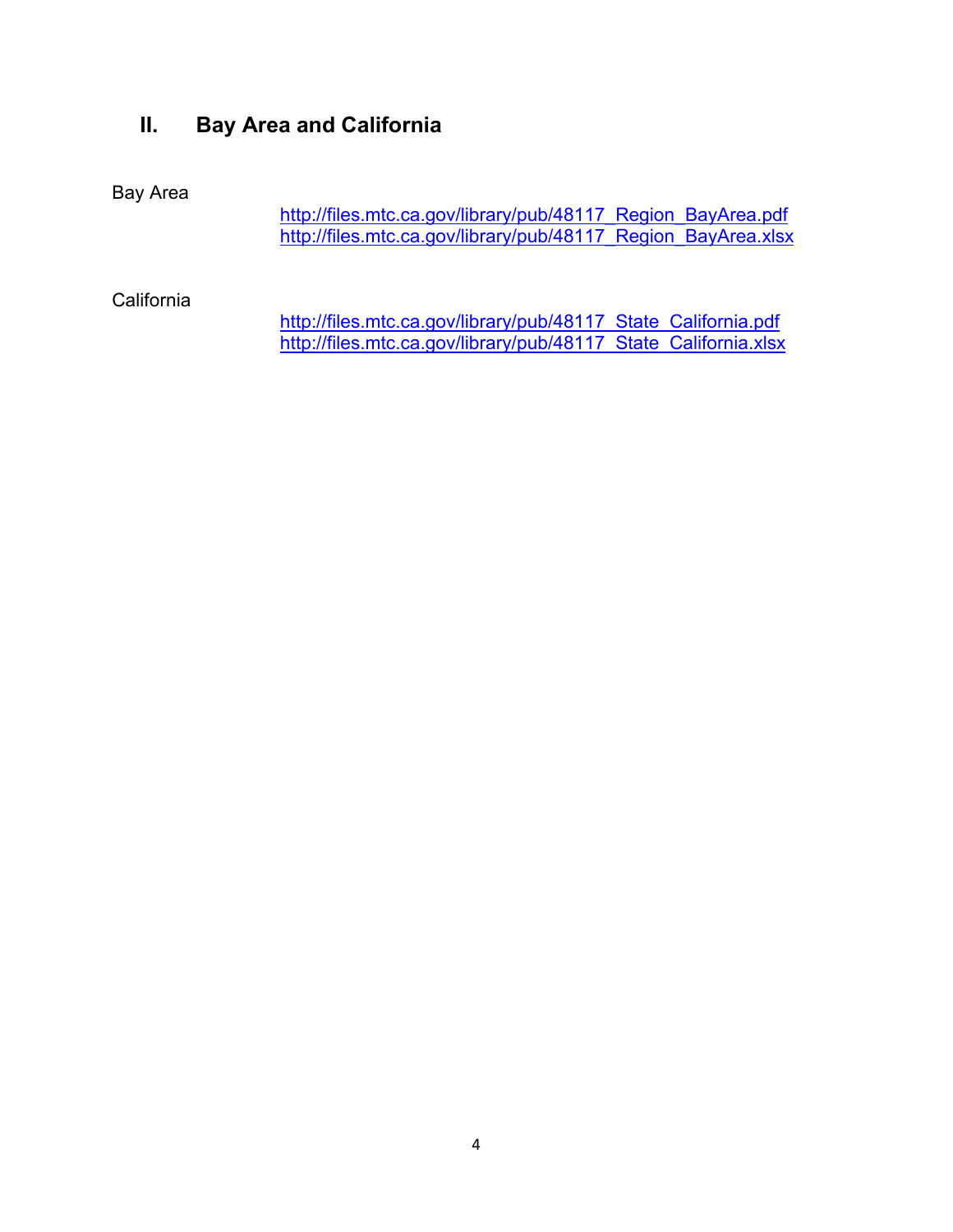### **III. Counties**

#### Alameda County

[http://files.mtc.ca.gov/library/pub/48117\\_County\\_Alameda.pdf](http://files.mtc.ca.gov/library/pub/48117_County_Alameda.pdf) http://files.mtc.ca.gov/library/pub/48117 County Alameda.xlsx

#### Contra Costa County

[http://files.mtc.ca.gov/library/pub/48117\\_County\\_ContraCosta.pdf](http://files.mtc.ca.gov/library/pub/48117_County_ContraCosta.pdf) [http://files.mtc.ca.gov/library/pub/48117\\_County\\_ContraCosta.xlsx](http://files.mtc.ca.gov/library/pub/48117_County_ContraCosta.xlsx)

#### Marin County

[http://files.mtc.ca.gov/library/pub/48117\\_County\\_Marin.pdf](http://files.mtc.ca.gov/library/pub/48117_County_Marin.pdf) http://files.mtc.ca.gov/library/pub/48117 County Marin.xlsx

#### Napa County

[http://files.mtc.ca.gov/library/pub/48117\\_County\\_Napa.pdf](http://files.mtc.ca.gov/library/pub/48117_County_Napa.pdf) [http://files.mtc.ca.gov/library/pub/48117\\_County\\_Napa.xlsx](http://files.mtc.ca.gov/library/pub/48117_County_Napa.xlsx)

#### San Francisco City and County

http://files.mtc.ca.gov/library/pub/48117 County SanFrancisco.pdf [http://files.mtc.ca.gov/library/pub/48117\\_County\\_SanFrancisco.xlsx](http://files.mtc.ca.gov/library/pub/48117_County_SanFrancisco.xlsx)

#### San Mateo County

http://files.mtc.ca.gov/library/pub/48117 County SanMateo.pdf [http://files.mtc.ca.gov/library/pub/48117\\_County\\_SanMateo.xlsx](http://files.mtc.ca.gov/library/pub/48117_County_SanMateo.xlsx)

#### Santa Clara County

http://files.mtc.ca.gov/library/pub/48117 County SantaClara.pdf http://files.mtc.ca.gov/library/pub/48117 County SantaClara.xlsx

#### Solano County

[http://files.mtc.ca.gov/library/pub/48117\\_County\\_Solano.pdf](http://files.mtc.ca.gov/library/pub/48117_County_Solano.pdf) [http://files.mtc.ca.gov/library/pub/48117\\_County\\_Solano.xlsx](http://files.mtc.ca.gov/library/pub/48117_County_Solano.xlsx)

#### Sonoma County

[http://files.mtc.ca.gov/library/pub/48117\\_County\\_Sonoma.pdf](http://files.mtc.ca.gov/library/pub/48117_County_Sonoma.pdf) [http://files.mtc.ca.gov/library/pub/48117\\_County\\_Sonoma.xlsx](http://files.mtc.ca.gov/library/pub/48117_County_Sonoma.xlsx)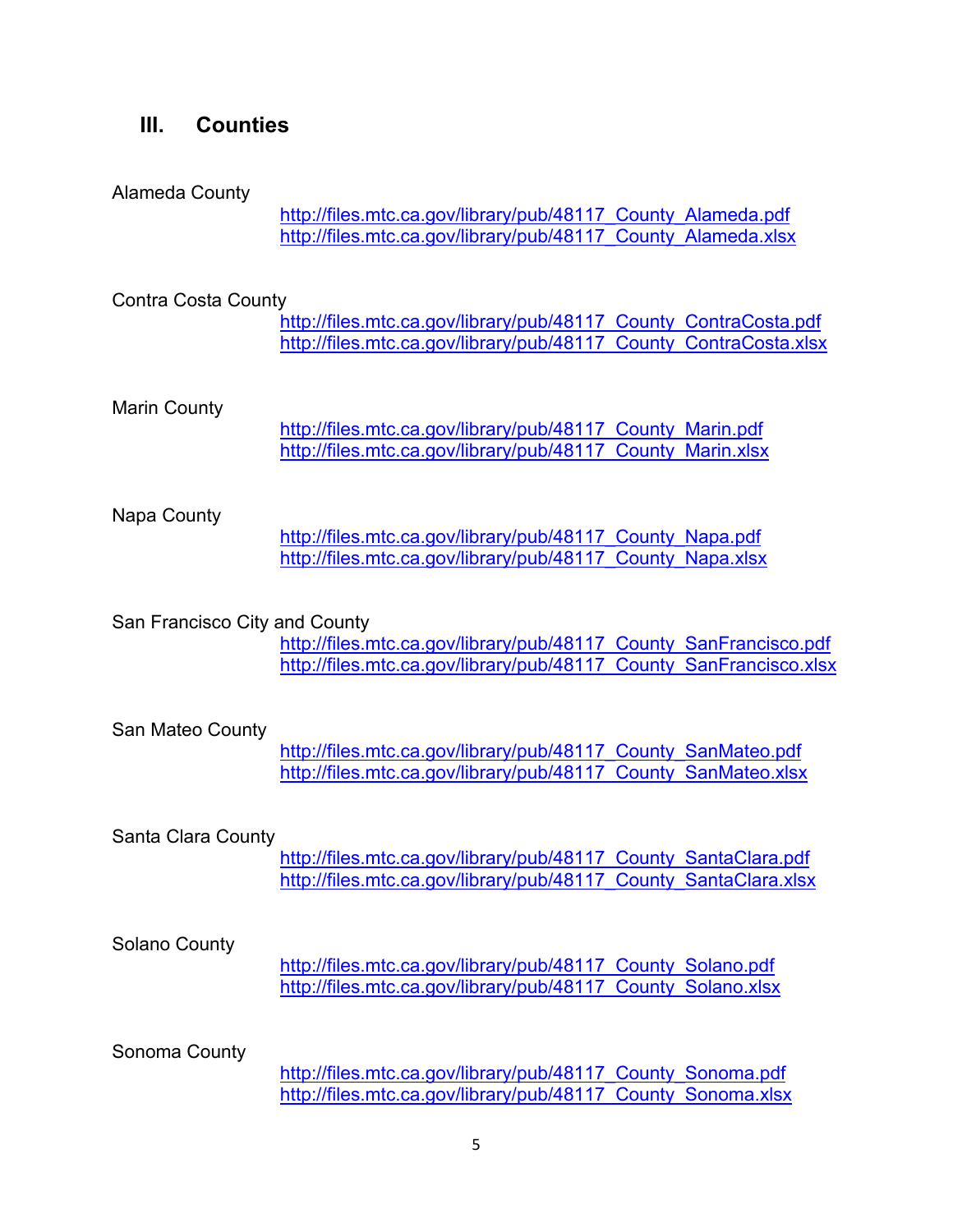### **IV. Cities and Towns**

#### **City/Town** – **County**

#### Alameda – Alameda

http://files.mtc.ca.gov/library/pub/48117 Place AlamedaCity.pdf http://files.mtc.ca.gov/library/pub/48117 Place AlamedaCity.xlsx

#### Albany – Alameda

[http://files.mtc.ca.gov/library/pub/48117\\_Place\\_AlbanyCity.pdf](http://files.mtc.ca.gov/library/pub/48117_Place_AlbanyCity.pdf) [http://files.mtc.ca.gov/library/pub/48117\\_Place\\_AlbanyCity.xlsx](http://files.mtc.ca.gov/library/pub/48117_Place_AlbanyCity.xlsx)

#### American Canyon – Napa

http://files.mtc.ca.gov/library/pub/48117 Place AmericanCanyonCity.pdf [http://files.mtc.ca.gov/library/pub/48117\\_Place\\_AmericanCanyonCity.xlsx](http://files.mtc.ca.gov/library/pub/48117_Place_AmericanCanyonCity.xlsx)

#### Antioch – Contra Costa

http://files.mtc.ca.gov/library/pub/48117 Place AntiochCity.pdf http://files.mtc.ca.gov/library/pub/48117 Place AntiochCity.xlsx

#### Atherton – San Mateo

http://files.mtc.ca.gov/library/pub/48117 Place AthertonTown.pdf http://files.mtc.ca.gov/library/pub/48117 Place AthertonTown.xlsx

#### Belmont – San Mateo

http://files.mtc.ca.gov/library/pub/48117 Place\_BelmontCity.pdf http://files.mtc.ca.gov/library/pub/48117 Place\_BelmontCity.xlsx

#### Belvedere – Marin

http://files.mtc.ca.gov/library/pub/48117 Place\_BelvedereCity.pdf [http://files.mtc.ca.gov/library/pub/48117\\_Place\\_BelvedereCity.xlsx](http://files.mtc.ca.gov/library/pub/48117_Place_BelvedereCity.xlsx)

#### Benicia – Solano

http://files.mtc.ca.gov/library/pub/48117 Place BeniciaCity.pdf [http://files.mtc.ca.gov/library/pub/48117\\_Place\\_BeniciaCity.xlsx](http://files.mtc.ca.gov/library/pub/48117_Place_BeniciaCity.xlsx)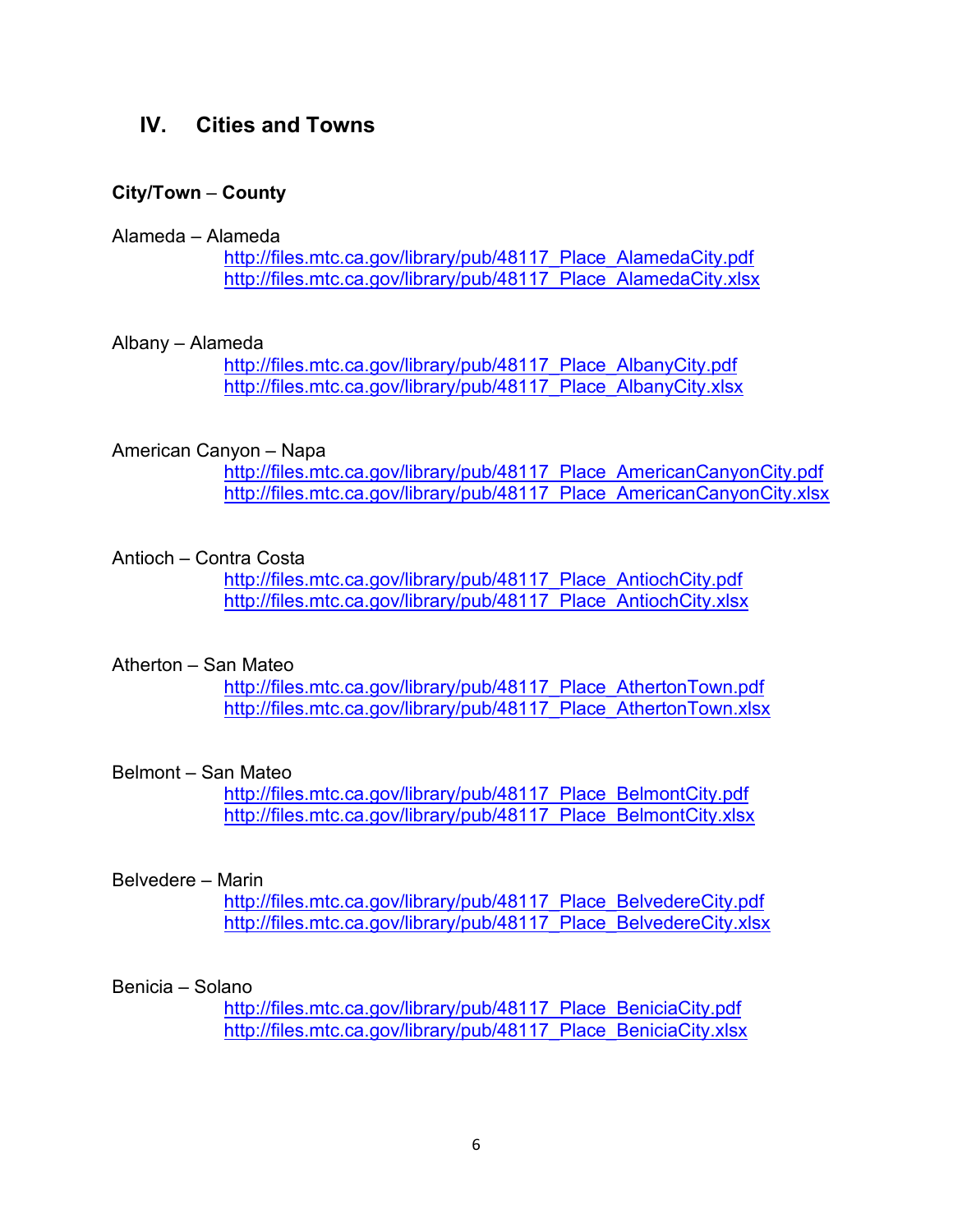Berkeley – Alameda

http://files.mtc.ca.gov/library/pub/48117 Place BerkeleyCity.pdf [http://files.mtc.ca.gov/library/pub/48117\\_Place\\_BerkeleyCity.xlsx](http://files.mtc.ca.gov/library/pub/48117_Place_BerkeleyCity.xlsx)

#### Brentwood – Contra Costa

[http://files.mtc.ca.gov/library/pub/48117\\_Place\\_BrentwoodCity.pdf](http://files.mtc.ca.gov/library/pub/48117_Place_BrentwoodCity.pdf) [http://files.mtc.ca.gov/library/pub/48117\\_Place\\_BrentwoodCity.xlsx](http://files.mtc.ca.gov/library/pub/48117_Place_BrentwoodCity.xlsx)

#### Brisbane – San Mateo

[http://files.mtc.ca.gov/library/pub/48117\\_Place\\_BrisbaneCity.pdf](http://files.mtc.ca.gov/library/pub/48117_Place_BrisbaneCity.pdf) http://files.mtc.ca.gov/library/pub/48117 Place BrisbaneCity.xlsx

#### Burlingame – San Mateo

http://files.mtc.ca.gov/library/pub/48117 Place\_BurlingameCity.pdf http://files.mtc.ca.gov/library/pub/48117 Place BurlingameCity.xlsx

#### Calistoga – Napa

[http://files.mtc.ca.gov/library/pub/48117\\_Place\\_CalistogaCity.pdf](http://files.mtc.ca.gov/library/pub/48117_Place_CalistogaCity.pdf) http://files.mtc.ca.gov/library/pub/48117 Place CalistogaCity.xlsx

#### Campbell – Santa Clara

http://files.mtc.ca.gov/library/pub/48117 Place CampbellCity.pdf [http://files.mtc.ca.gov/library/pub/48117\\_Place\\_CampbellCity.xlsx](http://files.mtc.ca.gov/library/pub/48117_Place_CampbellCity.xlsx)

#### Clayton – Contra Costa

[http://files.mtc.ca.gov/library/pub/48117\\_Place\\_ClaytonCity.pdf](http://files.mtc.ca.gov/library/pub/48117_Place_ClaytonCity.pdf) [http://files.mtc.ca.gov/library/pub/48117\\_Place\\_ClaytonCity.xlsx](http://files.mtc.ca.gov/library/pub/48117_Place_ClaytonCity.xlsx)

#### Cloverdale – Sonoma

[http://files.mtc.ca.gov/library/pub/48117\\_Place\\_CloverdaleCity.pdf](http://files.mtc.ca.gov/library/pub/48117_Place_CloverdaleCity.pdf) http://files.mtc.ca.gov/library/pub/48117 Place CloverdaleCity.xlsx

#### Colma – San Mateo

[http://files.mtc.ca.gov/library/pub/48117\\_Place\\_ColmaTown.pdf](http://files.mtc.ca.gov/library/pub/48117_Place_ColmaTown.pdf) [http://files.mtc.ca.gov/library/pub/48117\\_Place\\_ColmaTown.xlsx](http://files.mtc.ca.gov/library/pub/48117_Place_ColmaTown.xlsx)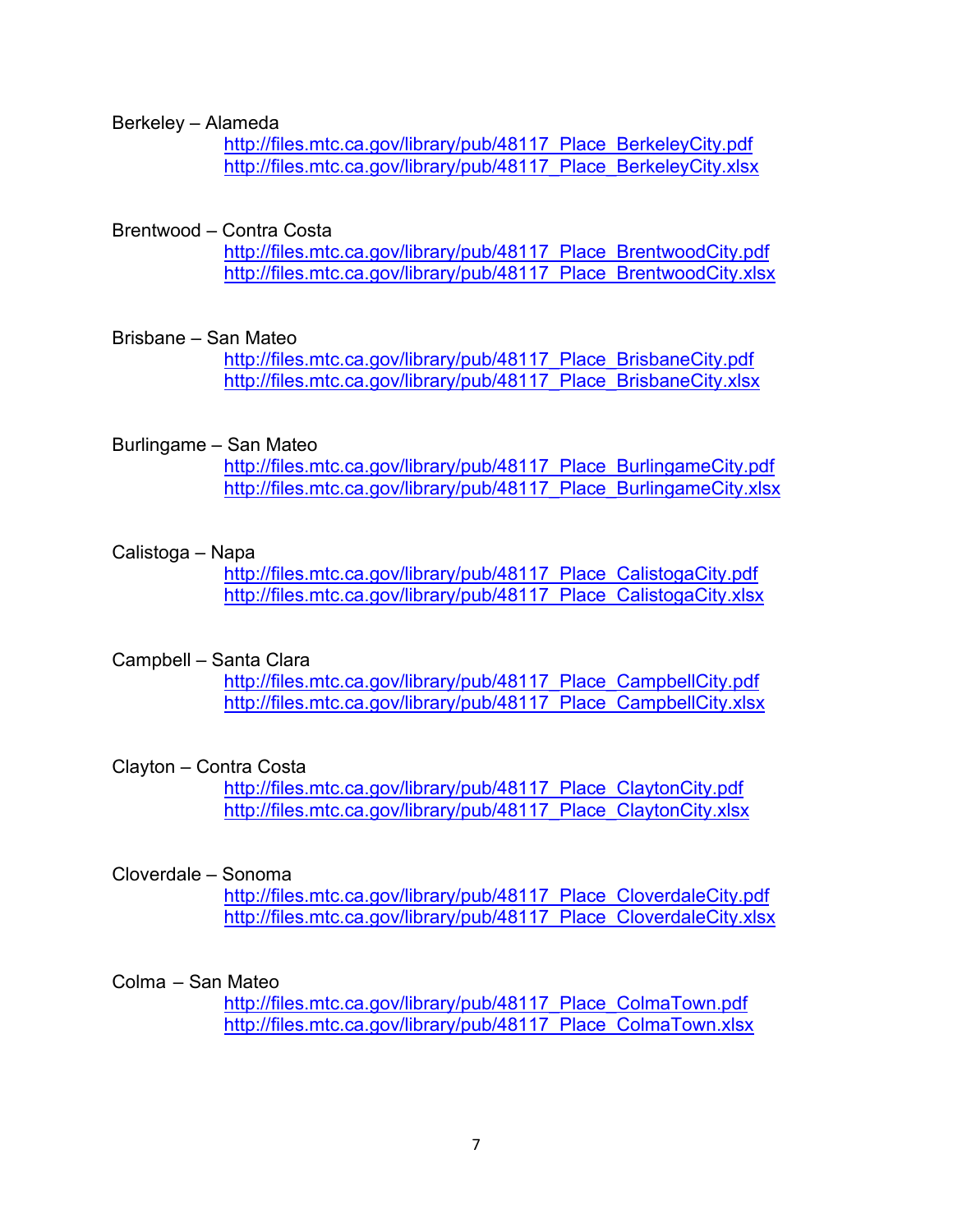Concord – Contra Costa

http://files.mtc.ca.gov/library/pub/48117 Place ConcordCity.pdf [http://files.mtc.ca.gov/library/pub/48117\\_Place\\_ConcordCity.xlsx](http://files.mtc.ca.gov/library/pub/48117_Place_ConcordCity.xlsx)

#### Corte Madera – Marin

[http://files.mtc.ca.gov/library/pub/48117\\_Place\\_CorteMaderaTown.pdf](http://files.mtc.ca.gov/library/pub/48117_Place_CorteMaderaTown.pdf) [http://files.mtc.ca.gov/library/pub/48117\\_Place\\_CorteMaderaTown.xlsx](http://files.mtc.ca.gov/library/pub/48117_Place_CorteMaderaTown.xlsx)

#### Cotati – Sonoma

[http://files.mtc.ca.gov/library/pub/48117\\_Place\\_CotatiCity.pdf](http://files.mtc.ca.gov/library/pub/48117_Place_CotatiCity.pdf) [http://files.mtc.ca.gov/library/pub/48117\\_Place\\_CotatiCity.xlsx](http://files.mtc.ca.gov/library/pub/48117_Place_CotatiCity.xlsx)

#### Cupertino – Santa Clara

http://files.mtc.ca.gov/library/pub/48117 Place CupertinoCity.pdf http://files.mtc.ca.gov/library/pub/48117 Place CupertinoCity.xlsx

#### Daly City – San Mateo

http://files.mtc.ca.gov/library/pub/48117 Place\_DalyCityCity.pdf [http://files.mtc.ca.gov/library/pub/48117\\_Place\\_DalyCityCity.xlsx](http://files.mtc.ca.gov/library/pub/48117_Place_DalyCityCity.xlsx)

#### Danville – Contra Costa

[http://files.mtc.ca.gov/library/pub/48117\\_Place\\_DanvilleTown.pdf](http://files.mtc.ca.gov/library/pub/48117_Place_DanvilleTown.pdf) http://files.mtc.ca.gov/library/pub/48117 Place DanvilleTown.xlsx

#### Dixon – Solano

[http://files.mtc.ca.gov/library/pub/48117\\_Place\\_DixonCity.pdf](http://files.mtc.ca.gov/library/pub/48117_Place_DixonCity.pdf) [http://files.mtc.ca.gov/library/pub/48117\\_Place\\_DixonCity.xlsx](http://files.mtc.ca.gov/library/pub/48117_Place_DixonCity.xlsx)

#### Dublin – Alameda

http://files.mtc.ca.gov/library/pub/48117 Place DublinCity.pdf [http://files.mtc.ca.gov/library/pub/48117\\_Place\\_DublinCity.xlsx](http://files.mtc.ca.gov/library/pub/48117_Place_DublinCity.xlsx)

#### East Palo Alto – San Mateo

http://files.mtc.ca.gov/library/pub/48117 Place\_EastPaloAltoCity.pdf http://files.mtc.ca.gov/library/pub/48117 Place\_EastPaloAltoCity.xlsx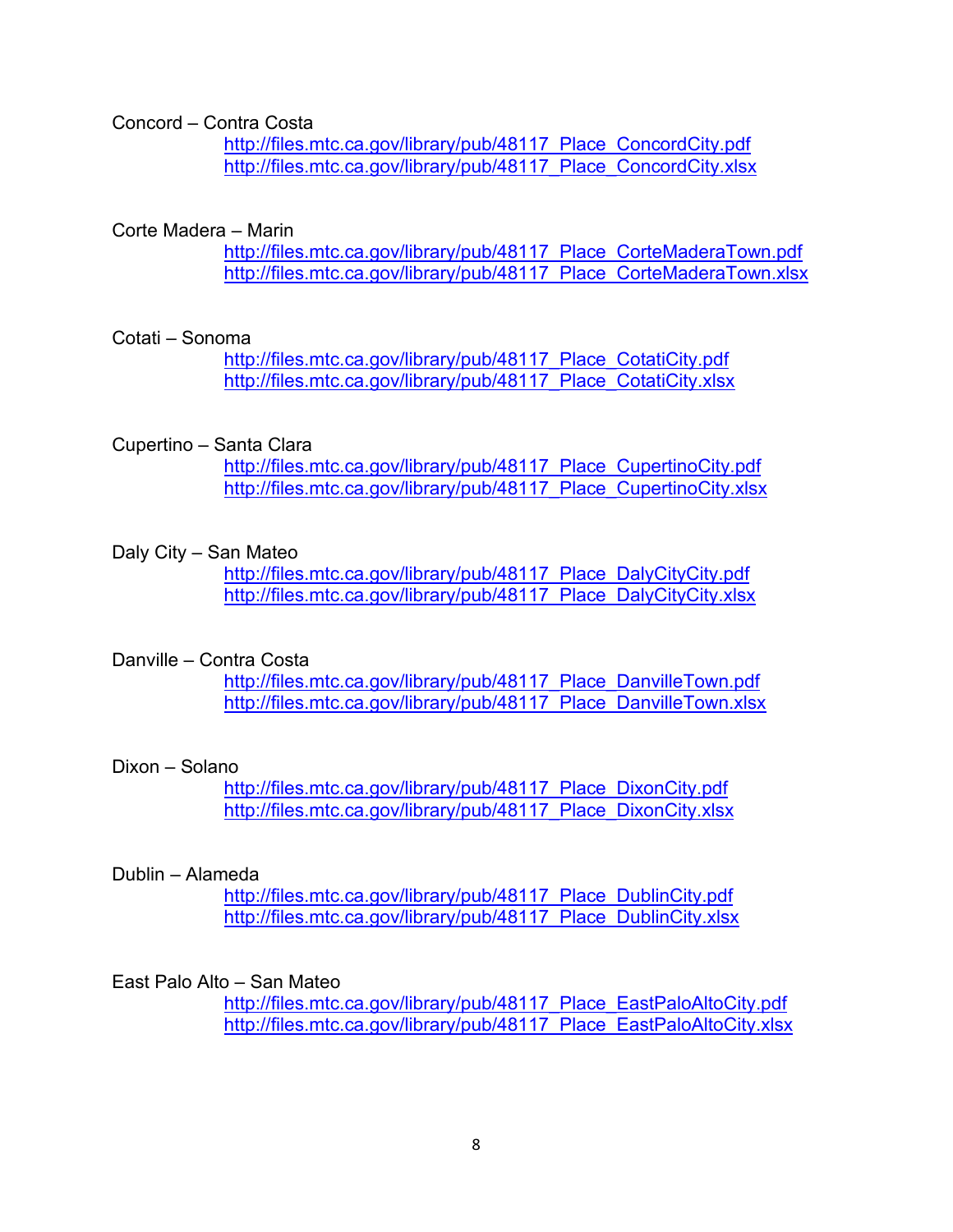El Cerrito – Contra Costa

[http://files.mtc.ca.gov/library/pub/48117\\_Place\\_ElCerritoCity.pdf](http://files.mtc.ca.gov/library/pub/48117_Place_ElCerritoCity.pdf) http://files.mtc.ca.gov/library/pub/48117 Place ElCerritoCity.xlsx

#### Emeryville – Alameda

http://files.mtc.ca.gov/library/pub/48117 Place\_EmeryvilleCity.pdf [http://files.mtc.ca.gov/library/pub/48117\\_Place\\_EmeryvilleCity.xlsx](http://files.mtc.ca.gov/library/pub/48117_Place_EmeryvilleCity.xlsx)

#### Fairfax – Marin

http://files.mtc.ca.gov/library/pub/48117 Place FairfaxTown.pdf [http://files.mtc.ca.gov/library/pub/48117\\_Place\\_FairfaxTown.xlsx](http://files.mtc.ca.gov/library/pub/48117_Place_FairfaxTown.xlsx)

#### Fairfield – Solano

http://files.mtc.ca.gov/library/pub/48117 Place FairfieldCity.pdf http://files.mtc.ca.gov/library/pub/48117 Place FairfieldCity.xlsx

#### Foster City – San Mateo

[http://files.mtc.ca.gov/library/pub/48117\\_Place\\_FosterCityCity.pdf](http://files.mtc.ca.gov/library/pub/48117_Place_FosterCityCity.pdf) http://files.mtc.ca.gov/library/pub/48117 Place FosterCityCity.xlsx

#### Fremont – Alameda

http://files.mtc.ca.gov/library/pub/48117 Place FremontCity.pdf [http://files.mtc.ca.gov/library/pub/48117\\_Place\\_FremontCity.xlsx](http://files.mtc.ca.gov/library/pub/48117_Place_FremontCity.xlsx)

#### Gilroy – Santa Clara

http://files.mtc.ca.gov/library/pub/48117 Place\_GilroyCity.pdf [http://files.mtc.ca.gov/library/pub/48117\\_Place\\_GilroyCity.xlsx](http://files.mtc.ca.gov/library/pub/48117_Place_GilroyCity.xlsx)

#### Half Moon Bay – San Mateo

[http://files.mtc.ca.gov/library/pub/48117\\_Place\\_HalfMoonBayCity.pdf](http://files.mtc.ca.gov/library/pub/48117_Place_HalfMoonBayCity.pdf) [http://files.mtc.ca.gov/library/pub/48117\\_Place\\_HalfMoonBayCity.xlsx](http://files.mtc.ca.gov/library/pub/48117_Place_HalfMoonBayCity.xlsx)

#### Hayward – Alameda

http://files.mtc.ca.gov/library/pub/48117 Place HaywardCity.pdf [http://files.mtc.ca.gov/library/pub/48117\\_Place\\_HaywardCity.xlsx](http://files.mtc.ca.gov/library/pub/48117_Place_HaywardCity.xlsx)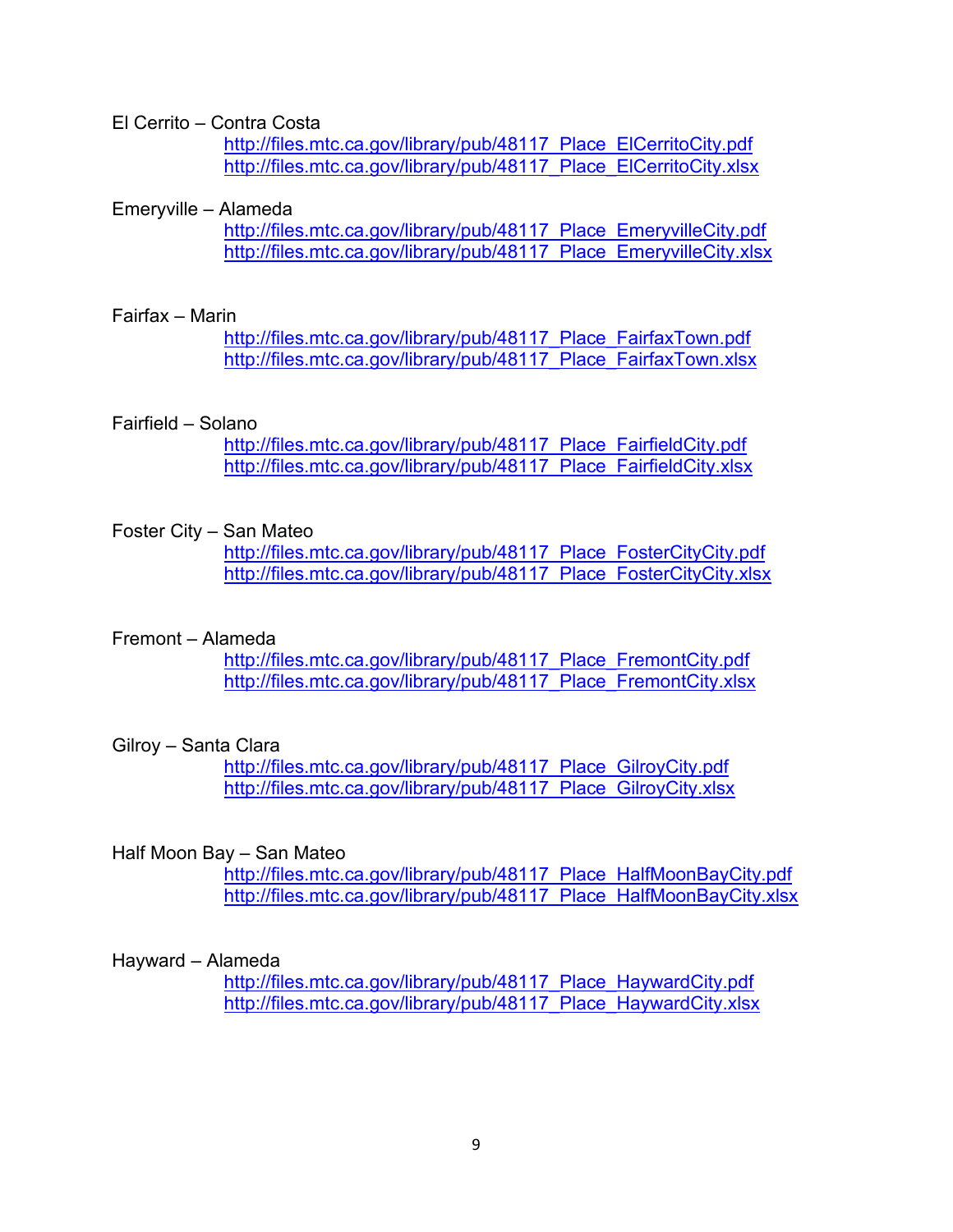Healdsburg – Sonoma

http://files.mtc.ca.gov/library/pub/48117 Place HealdsburgCity.pdf [http://files.mtc.ca.gov/library/pub/48117\\_Place\\_HealdsburgCity.xlsx](http://files.mtc.ca.gov/library/pub/48117_Place_HealdsburgCity.xlsx)

#### Hercules – Contra Costa

http://files.mtc.ca.gov/library/pub/48117 Place HerculesCity.pdf [http://files.mtc.ca.gov/library/pub/48117\\_Place\\_HerculesCity.xlsx](http://files.mtc.ca.gov/library/pub/48117_Place_HerculesCity.xlsx)

#### Hillsborough – San Mateo

http://files.mtc.ca.gov/library/pub/48117 Place\_HillsboroughTown.pdf http://files.mtc.ca.gov/library/pub/48117 Place HillsboroughTown.xlsx

#### Lafayette – Contra Costa

[http://files.mtc.ca.gov/library/pub/48117\\_Place\\_LafayetteCity.pdf](http://files.mtc.ca.gov/library/pub/48117_Place_LafayetteCity.pdf) [http://files.mtc.ca.gov/library/pub/48117\\_Place\\_LafayetteCity.xlsx](http://files.mtc.ca.gov/library/pub/48117_Place_LafayetteCity.xlsx)

#### Larkspur – Marin

http://files.mtc.ca.gov/library/pub/48117 Place LarkspurCity.pdf http://files.mtc.ca.gov/library/pub/48117 Place LarkspurCity.xlsx

#### Livermore – Alameda

[http://files.mtc.ca.gov/library/pub/48117\\_Place\\_LivermoreCity.pdf](http://files.mtc.ca.gov/library/pub/48117_Place_LivermoreCity.pdf) [http://files.mtc.ca.gov/library/pub/48117\\_Place\\_LivermoreCity.xlsx](http://files.mtc.ca.gov/library/pub/48117_Place_LivermoreCity.xlsx)

#### Los Altos – Santa Clara

[http://files.mtc.ca.gov/library/pub/48117\\_Place\\_LosAltosCity.pdf](http://files.mtc.ca.gov/library/pub/48117_Place_LosAltosCity.pdf) [http://files.mtc.ca.gov/library/pub/48117\\_Place\\_LosAltosCity.xlsx](http://files.mtc.ca.gov/library/pub/48117_Place_LosAltosCity.xlsx)

#### Los Altos Hills – Santa Clara

[http://files.mtc.ca.gov/library/pub/48117\\_Place\\_LosAltosHillsTown.pdf](http://files.mtc.ca.gov/library/pub/48117_Place_LosAltosHillsTown.pdf) [http://files.mtc.ca.gov/library/pub/48117\\_Place\\_LosAltosHillsTown.xlsx](http://files.mtc.ca.gov/library/pub/48117_Place_LosAltosHillsTown.xlsx)

#### Los Gatos – Santa Clara

[http://files.mtc.ca.gov/library/pub/48117\\_Place\\_LosGatosTown.pdf](http://files.mtc.ca.gov/library/pub/48117_Place_LosGatosTown.pdf) http://files.mtc.ca.gov/library/pub/48117 Place LosGatosTown.xlsx

#### Martinez – Contra Costa

http://files.mtc.ca.gov/library/pub/48117 Place\_MartinezCity.pdf http://files.mtc.ca.gov/library/pub/48117 Place MartinezCity.xlsx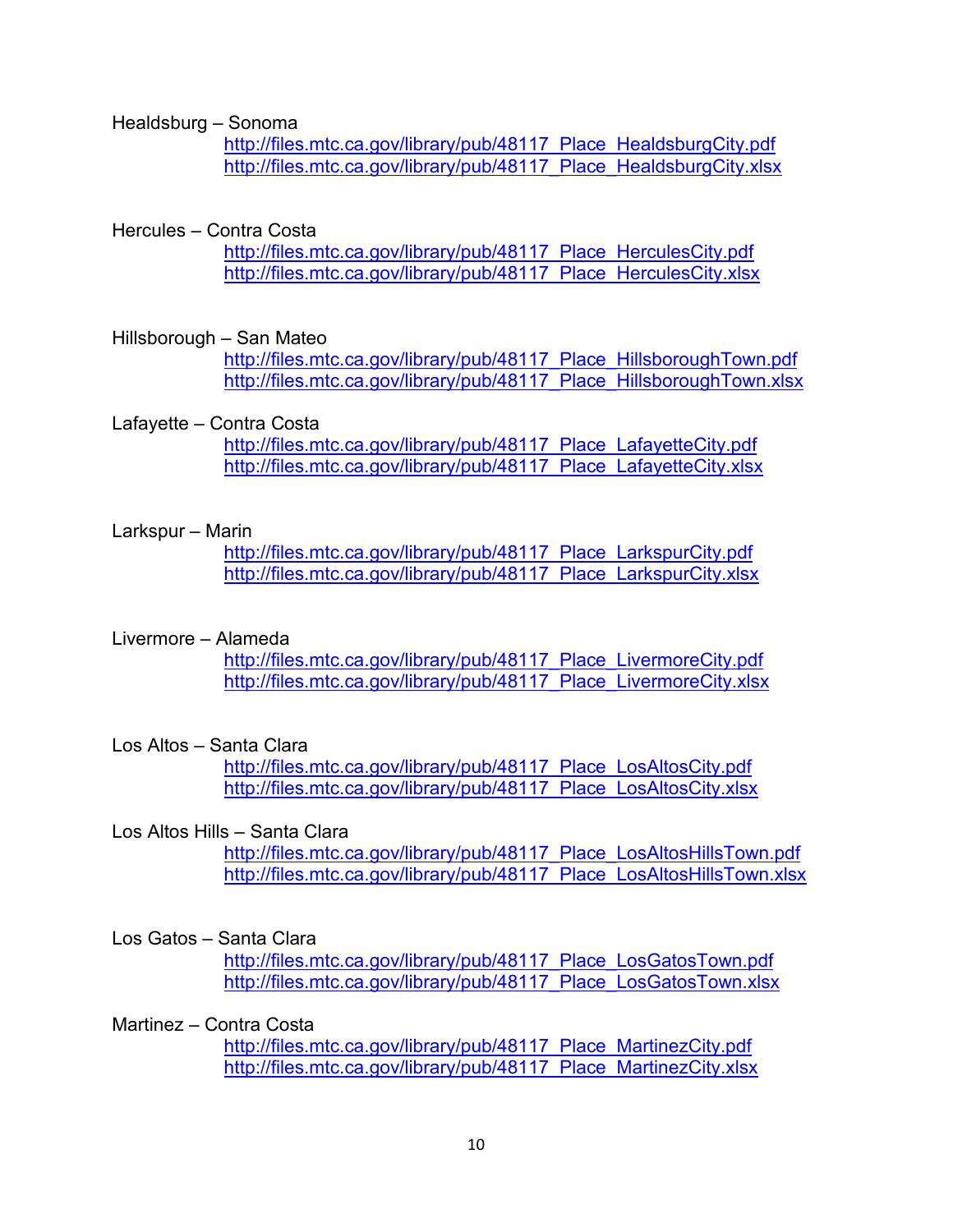Menlo Park – San Mateo

[http://files.mtc.ca.gov/library/pub/48117\\_Place\\_MenloParkCity.pdf](http://files.mtc.ca.gov/library/pub/48117_Place_MenloParkCity.pdf) [http://files.mtc.ca.gov/library/pub/48117\\_Place\\_MenloParkCity.xlsx](http://files.mtc.ca.gov/library/pub/48117_Place_MenloParkCity.xlsx)

#### Mill Valley – Marin

[http://files.mtc.ca.gov/library/pub/48117\\_Place\\_MillValleyCity.pdf](http://files.mtc.ca.gov/library/pub/48117_Place_MillValleyCity.pdf) [http://files.mtc.ca.gov/library/pub/48117\\_Place\\_MillValleyCity.xlsx](http://files.mtc.ca.gov/library/pub/48117_Place_MillValleyCity.xlsx)

#### Millbrae – San Mateo

[http://files.mtc.ca.gov/library/pub/48117\\_Place\\_MillbraeCity.pdf](http://files.mtc.ca.gov/library/pub/48117_Place_MillbraeCity.pdf) [http://files.mtc.ca.gov/library/pub/48117\\_Place\\_MillbraeCity.xlsx](http://files.mtc.ca.gov/library/pub/48117_Place_MillbraeCity.xlsx)

#### Milpitas – Santa Clara

http://files.mtc.ca.gov/library/pub/48117 Place\_MilpitasCity.pdf http://files.mtc.ca.gov/library/pub/48117 Place\_MilpitasCity.xlsx

#### Monte Sereno – Santa Clara

http://files.mtc.ca.gov/library/pub/48117 Place MonteSerenoCity.pdf http://files.mtc.ca.gov/library/pub/48117 Place MonteSerenoCity.xlsx

#### Moraga – Contra Costa

http://files.mtc.ca.gov/library/pub/48117 Place\_MoragaTown.pdf [http://files.mtc.ca.gov/library/pub/48117\\_Place\\_MoragaTown.xlsx](http://files.mtc.ca.gov/library/pub/48117_Place_MoragaTown.xlsx)

#### Morgan Hill – Santa Clara

http://files.mtc.ca.gov/library/pub/48117 Place\_MorganHillCity.pdf [http://files.mtc.ca.gov/library/pub/48117\\_Place\\_MorganHillCity.xlsx](http://files.mtc.ca.gov/library/pub/48117_Place_MorganHillCity.xlsx)

#### Mountain View – Santa Clara

http://files.mtc.ca.gov/library/pub/48117 Place MountainViewCity.pdf [http://files.mtc.ca.gov/library/pub/48117\\_Place\\_MountainViewCity.xlsx](http://files.mtc.ca.gov/library/pub/48117_Place_MountainViewCity.xlsx)

#### Napa – Napa

http://files.mtc.ca.gov/library/pub/48117 Place\_NapaCity.pdf [http://files.mtc.ca.gov/library/pub/48117\\_Place\\_NapaCity.xlsx](http://files.mtc.ca.gov/library/pub/48117_Place_NapaCity.xlsx)

#### Novato – Marin

http://files.mtc.ca.gov/library/pub/48117 Place NovatoCity.pdf [http://files.mtc.ca.gov/library/pub/48117\\_Place\\_NovatoCity.xlsx](http://files.mtc.ca.gov/library/pub/48117_Place_NovatoCity.xlsx)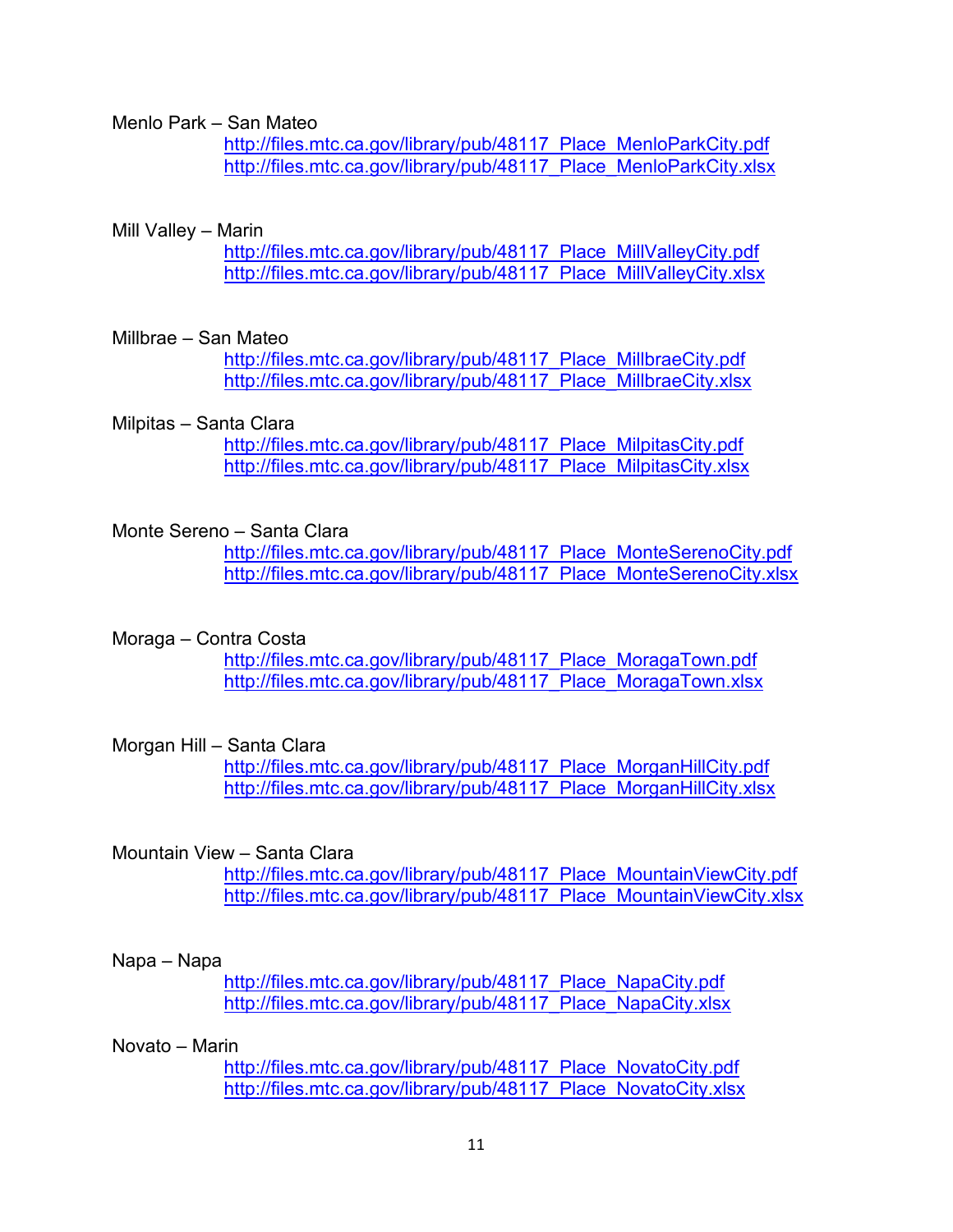#### Newark – Alameda

http://files.mtc.ca.gov/library/pub/48117 Place\_NewarkCity.pdf [http://files.mtc.ca.gov/library/pub/48117\\_Place\\_NewarkCity.xlsx](http://files.mtc.ca.gov/library/pub/48117_Place_NewarkCity.xlsx)

#### Oakland – Alameda

http://files.mtc.ca.gov/library/pub/48117 Place\_OaklandCity.pdf [http://files.mtc.ca.gov/library/pub/48117\\_Place\\_OaklandCity.xlsx](http://files.mtc.ca.gov/library/pub/48117_Place_OaklandCity.xlsx)

#### Oakley – Contra Costa

[http://files.mtc.ca.gov/library/pub/48117\\_Place\\_OakleyCity.pdf](http://files.mtc.ca.gov/library/pub/48117_Place_OakleyCity.pdf) [http://files.mtc.ca.gov/library/pub/48117\\_Place\\_OakleyCity.xlsx](http://files.mtc.ca.gov/library/pub/48117_Place_OakleyCity.xlsx)

#### Orinda – Contra Costa

http://files.mtc.ca.gov/library/pub/48117 Place OrindaCity.pdf http://files.mtc.ca.gov/library/pub/48117 Place OrindaCity.xlsx

#### Pacifica – San Mateo

http://files.mtc.ca.gov/library/pub/48117 Place\_PacificaCity.pdf [http://files.mtc.ca.gov/library/pub/48117\\_Place\\_PacificaCity.xlsx](http://files.mtc.ca.gov/library/pub/48117_Place_PacificaCity.xlsx)

#### Palo Alto – Santa Clara

[http://files.mtc.ca.gov/library/pub/48117\\_Place\\_PaloAltoCity.pdf](http://files.mtc.ca.gov/library/pub/48117_Place_PaloAltoCity.pdf) [http://files.mtc.ca.gov/library/pub/48117\\_Place\\_PaloAltoCity.xlsx](http://files.mtc.ca.gov/library/pub/48117_Place_PaloAltoCity.xlsx)

#### Petaluma – Sonoma

[http://files.mtc.ca.gov/library/pub/48117\\_Place\\_PetalumaCity.pdf](http://files.mtc.ca.gov/library/pub/48117_Place_PetalumaCity.pdf) http://files.mtc.ca.gov/library/pub/48117 Place PetalumaCity.xlsx

#### Piedmont – Alameda

http://files.mtc.ca.gov/library/pub/48117 Place PiedmontCity.pdf [http://files.mtc.ca.gov/library/pub/48117\\_Place\\_PiedmontCity.xlsx](http://files.mtc.ca.gov/library/pub/48117_Place_PiedmontCity.xlsx)

#### Pinole – Contra Costa

[http://files.mtc.ca.gov/library/pub/48117\\_Place\\_PinoleCity.pdf](http://files.mtc.ca.gov/library/pub/48117_Place_PinoleCity.pdf) http://files.mtc.ca.gov/library/pub/48117 Place PinoleCity.xlsx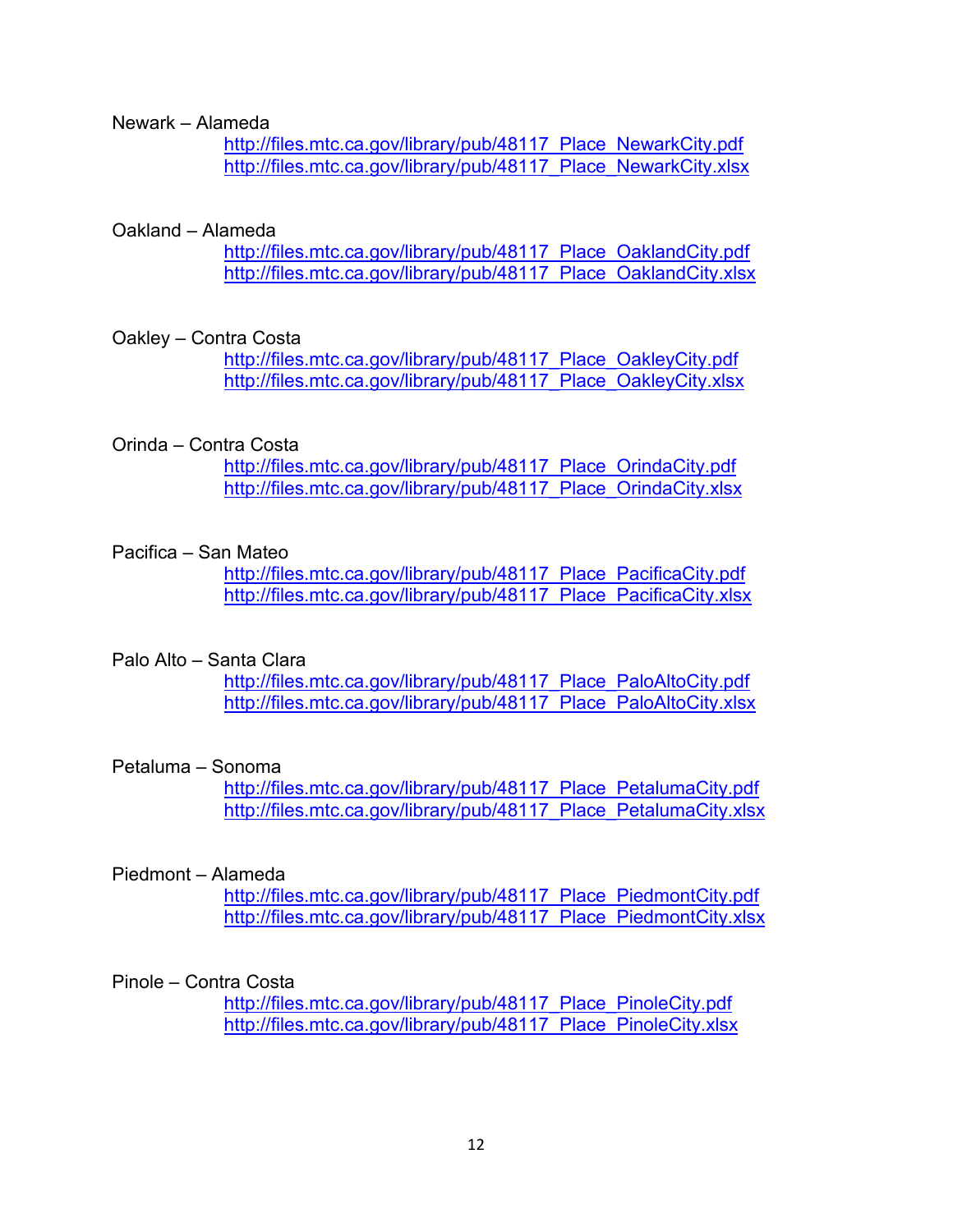Pittsburg – Contra Costa

http://files.mtc.ca.gov/library/pub/48117 Place PittsburgCity.pdf [http://files.mtc.ca.gov/library/pub/48117\\_Place\\_PittsburgCity.xlsx](http://files.mtc.ca.gov/library/pub/48117_Place_PittsburgCity.xlsx)

#### Pleasant Hill – Contra Costa

http://files.mtc.ca.gov/library/pub/48117 Place PleasantHillCity.pdf [http://files.mtc.ca.gov/library/pub/48117\\_Place\\_PleasantHillCity.xlsx](http://files.mtc.ca.gov/library/pub/48117_Place_PleasantHillCity.xlsx)

#### Pleasanton – Alameda

[http://files.mtc.ca.gov/library/pub/48117\\_Place\\_PleasantonCity.pdf](http://files.mtc.ca.gov/library/pub/48117_Place_PleasantonCity.pdf) http://files.mtc.ca.gov/library/pub/48117 Place PleasantonCity.xlsx

#### Portola Valley – San Mateo

[http://files.mtc.ca.gov/library/pub/48117\\_Place\\_PortolaValleyTown.pdf](http://files.mtc.ca.gov/library/pub/48117_Place_PortolaValleyTown.pdf) [http://files.mtc.ca.gov/library/pub/48117\\_Place\\_PortolaValleyTown.xlsx](http://files.mtc.ca.gov/library/pub/48117_Place_PortolaValleyTown.xlsx)

#### Pacifica – San Mateo

http://files.mtc.ca.gov/library/pub/48117 Place PacificaCity.pdf http://files.mtc.ca.gov/library/pub/48117 Place PacificaCity.xlsx

#### Palo Alto – Santa Clara

[http://files.mtc.ca.gov/library/pub/48117\\_Place\\_PaloAltoCity.pdf](http://files.mtc.ca.gov/library/pub/48117_Place_PaloAltoCity.pdf) [http://files.mtc.ca.gov/library/pub/48117\\_Place\\_PaloAltoCity.xlsx](http://files.mtc.ca.gov/library/pub/48117_Place_PaloAltoCity.xlsx)

#### Petaluma – Sonoma

[http://files.mtc.ca.gov/library/pub/48117\\_Place\\_PetalumaCity.pdf](http://files.mtc.ca.gov/library/pub/48117_Place_PetalumaCity.pdf) [http://files.mtc.ca.gov/library/pub/48117\\_Place\\_PetalumaCity.xlsx](http://files.mtc.ca.gov/library/pub/48117_Place_PetalumaCity.xlsx)

#### Piedmont – Alameda

[http://files.mtc.ca.gov/library/pub/48117\\_Place\\_PiedmontCity.pdf](http://files.mtc.ca.gov/library/pub/48117_Place_PiedmontCity.pdf) [http://files.mtc.ca.gov/library/pub/48117\\_Place\\_PiedmontCity.xlsx](http://files.mtc.ca.gov/library/pub/48117_Place_PiedmontCity.xlsx)

#### Pinole – Contra Costa

http://files.mtc.ca.gov/library/pub/48117 Place PinoleCity.pdf [http://files.mtc.ca.gov/library/pub/48117\\_Place\\_PinoleCity.xlsx](http://files.mtc.ca.gov/library/pub/48117_Place_PinoleCity.xlsx)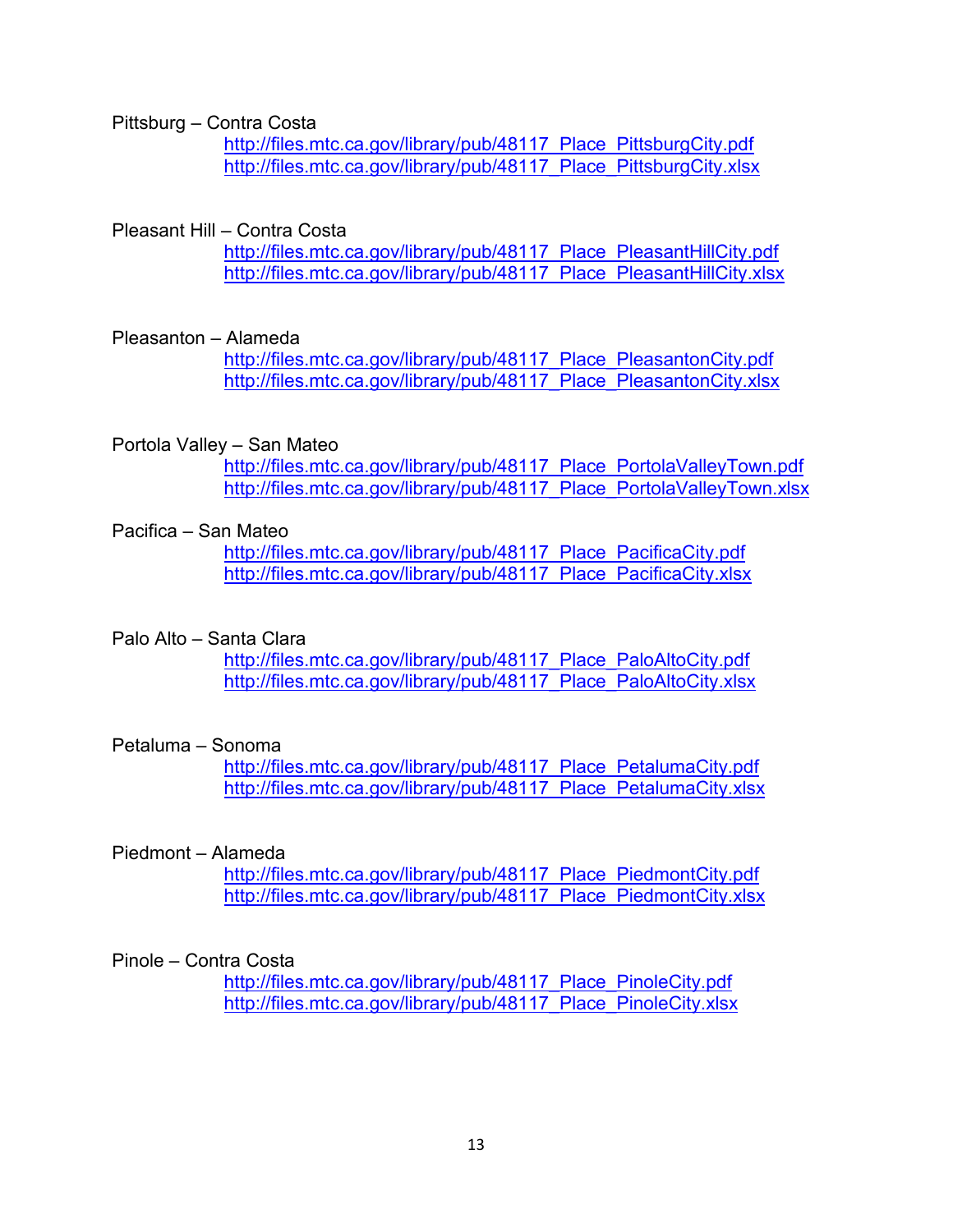Pittsburg – Contra Costa

http://files.mtc.ca.gov/library/pub/48117 Place PittsburgCity.pdf [http://files.mtc.ca.gov/library/pub/48117\\_Place\\_PittsburgCity.xlsx](http://files.mtc.ca.gov/library/pub/48117_Place_PittsburgCity.xlsx)

#### Pleasant Hill – Contra Costa

http://files.mtc.ca.gov/library/pub/48117 Place PleasantHillCity.pdf [http://files.mtc.ca.gov/library/pub/48117\\_Place\\_PleasantHillCity.xlsx](http://files.mtc.ca.gov/library/pub/48117_Place_PleasantHillCity.xlsx)

#### Pleasanton – Alameda

[http://files.mtc.ca.gov/library/pub/48117\\_Place\\_PleasantonCity.pdf](http://files.mtc.ca.gov/library/pub/48117_Place_PleasantonCity.pdf) http://files.mtc.ca.gov/library/pub/48117 Place PleasantonCity.xlsx

#### Portola Valley – San Mateo

[http://files.mtc.ca.gov/library/pub/48117\\_Place\\_PortolaValleyTown.pdf](http://files.mtc.ca.gov/library/pub/48117_Place_PortolaValleyTown.pdf) [http://files.mtc.ca.gov/library/pub/48117\\_Place\\_PortolaValleyTown.xlsx](http://files.mtc.ca.gov/library/pub/48117_Place_PortolaValleyTown.xlsx)

#### Redwood City – San Mateo

[http://files.mtc.ca.gov/library/pub/48117\\_Place\\_RedwoodCityCity.pdf](http://files.mtc.ca.gov/library/pub/48117_Place_RedwoodCityCity.pdf) [http://files.mtc.ca.gov/library/pub/48117\\_Place\\_RedwoodCityCity.xlsx](http://files.mtc.ca.gov/library/pub/48117_Place_RedwoodCityCity.xlsx)

#### Richmond – Contra Costa

[http://files.mtc.ca.gov/library/pub/48117\\_Place\\_RichmondCity.pdf](http://files.mtc.ca.gov/library/pub/48117_Place_RichmondCity.pdf) [http://files.mtc.ca.gov/library/pub/48117\\_Place\\_RichmondCity.xlsx](http://files.mtc.ca.gov/library/pub/48117_Place_RichmondCity.xlsx)

#### Rio Vista – Solano

http://files.mtc.ca.gov/library/pub/48117 Place\_RioVistaCity.pdf [http://files.mtc.ca.gov/library/pub/48117\\_Place\\_RioVistaCity.xlsx](http://files.mtc.ca.gov/library/pub/48117_Place_RioVistaCity.xlsx)

#### Rohnert Park – Sonoma

[http://files.mtc.ca.gov/library/pub/48117\\_Place\\_RohnertParkCity.pdf](http://files.mtc.ca.gov/library/pub/48117_Place_RohnertParkCity.pdf) [http://files.mtc.ca.gov/library/pub/48117\\_Place\\_RohnertParkCity.xlsx](http://files.mtc.ca.gov/library/pub/48117_Place_RohnertParkCity.xlsx)

#### Ross – Marin

http://files.mtc.ca.gov/library/pub/48117 Place\_RossTown.pdf http://files.mtc.ca.gov/library/pub/48117 Place RossTown.xlsx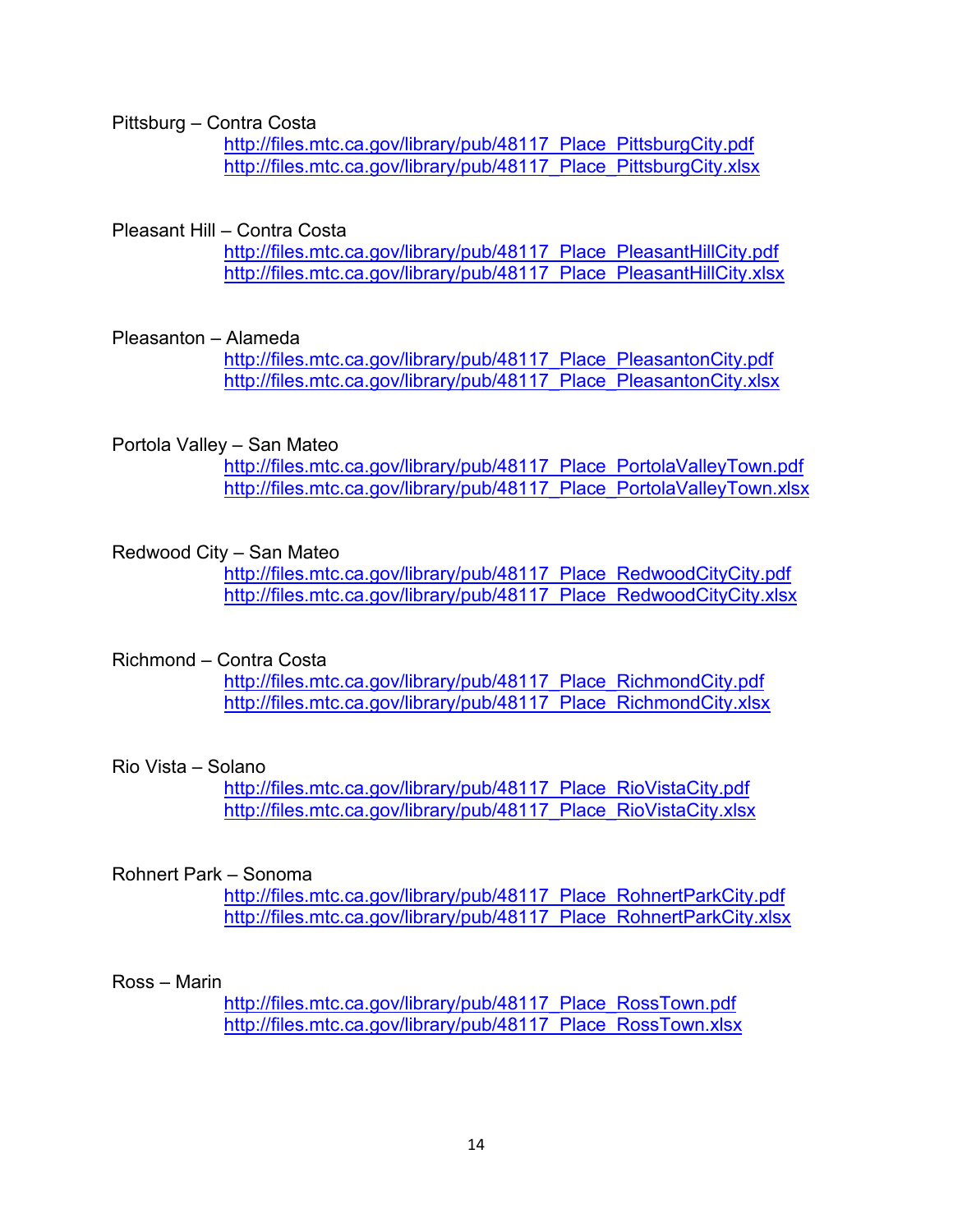San Anselmo – Marin

http://files.mtc.ca.gov/library/pub/48117 Place SanAnselmoTown.pdf [http://files.mtc.ca.gov/library/pub/48117\\_Place\\_SanAnselmoTown.xlsx](http://files.mtc.ca.gov/library/pub/48117_Place_SanAnselmoTown.xlsx)

#### San Bruno – San Mateo

http://files.mtc.ca.gov/library/pub/48117 Place SanBrunoCity.pdf [http://files.mtc.ca.gov/library/pub/48117\\_Place\\_SanBrunoCity.xlsx](http://files.mtc.ca.gov/library/pub/48117_Place_SanBrunoCity.xlsx)

#### San Carlos – San Mateo

http://files.mtc.ca.gov/library/pub/48117 Place SanCarlosCity.pdf [http://files.mtc.ca.gov/library/pub/48117\\_Place\\_SanCarlosCity.xlsx](http://files.mtc.ca.gov/library/pub/48117_Place_SanCarlosCity.xlsx)

#### San Francisco – San Francisco

http://files.mtc.ca.gov/library/pub/48117 County SanFranciscoCity.pdf http://files.mtc.ca.gov/library/pub/48117 County SanFranciscoCity.xlsx

#### San Jose – Santa Clara

http://files.mtc.ca.gov/library/pub/48117 Place SanJoseCity.pdf http://files.mtc.ca.gov/library/pub/48117 Place SanJoseCity.xlsx

#### San Leandro – Alameda

http://files.mtc.ca.gov/library/pub/48117 Place SanLeandroCity.pdf [http://files.mtc.ca.gov/library/pub/48117\\_Place\\_SanLeandroCity.xlsx](http://files.mtc.ca.gov/library/pub/48117_Place_SanLeandroCity.xlsx)

#### San Mateo – San Mateo

http://files.mtc.ca.gov/library/pub/48117 Place SanMateoCity.pdf http://files.mtc.ca.gov/library/pub/48117 Place SanMateoCity.xlsx

#### San Pablo – Contra Costa

http://files.mtc.ca.gov/library/pub/48117 Place SanPabloCity.pdf http://files.mtc.ca.gov/library/pub/48117 Place SanPabloCity.xlsx

#### San Rafael – Marin

http://files.mtc.ca.gov/library/pub/48117 Place SanRafaelCity.pdf http://files.mtc.ca.gov/library/pub/48117 Place SanRafaelCity.xlsx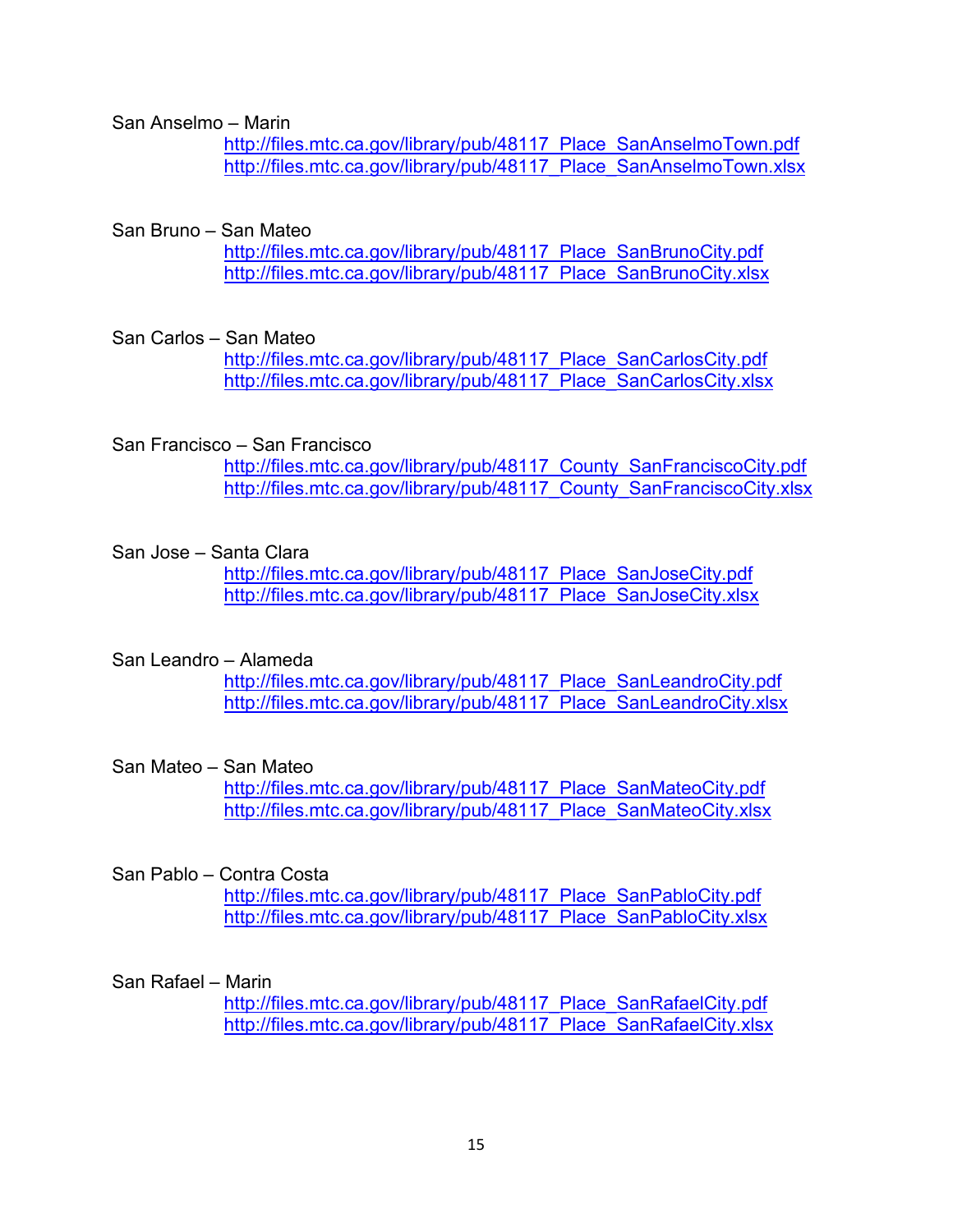San Ramon – Contra Costa

http://files.mtc.ca.gov/library/pub/48117 Place SanRamonCity.pdf [http://files.mtc.ca.gov/library/pub/48117\\_Place\\_SanRamonCity.xlsx](http://files.mtc.ca.gov/library/pub/48117_Place_SanRamonCity.xlsx)

#### Santa Clara – Santa Clara

[http://files.mtc.ca.gov/library/pub/48117\\_Place\\_SantaClaraCity.pdf](http://files.mtc.ca.gov/library/pub/48117_Place_SantaClaraCity.pdf) [http://files.mtc.ca.gov/library/pub/48117\\_Place\\_SantaClaraCity.xlsx](http://files.mtc.ca.gov/library/pub/48117_Place_SantaClaraCity.xlsx)

#### Santa Rosa – Sonoma

[http://files.mtc.ca.gov/library/pub/48117\\_Place\\_SantaRosaCity.pdf](http://files.mtc.ca.gov/library/pub/48117_Place_SantaRosaCity.pdf) http://files.mtc.ca.gov/library/pub/48117 Place\_SantaRosaCity.xlsx

#### Saratoga – Santa Clara

http://files.mtc.ca.gov/library/pub/48117 Place\_SaratogaCity.pdf http://files.mtc.ca.gov/library/pub/48117 Place SaratogaCity.xlsx

#### Sausalito – Marin

[http://files.mtc.ca.gov/library/pub/48117\\_Place\\_SausalitoCity.pdf](http://files.mtc.ca.gov/library/pub/48117_Place_SausalitoCity.pdf) [http://files.mtc.ca.gov/library/pub/48117\\_Place\\_SausalitoCity.xlsx](http://files.mtc.ca.gov/library/pub/48117_Place_SausalitoCity.xlsx)

#### Sebastopol – Sonoma

http://files.mtc.ca.gov/library/pub/48117 Place SebastopolCity.pdf [http://files.mtc.ca.gov/library/pub/48117\\_Place\\_SebastopolCity.xlsx](http://files.mtc.ca.gov/library/pub/48117_Place_SebastopolCity.xlsx)

#### Sonoma – Sonoma

http://files.mtc.ca.gov/library/pub/48117 Place SonomaCity.pdf http://files.mtc.ca.gov/library/pub/48117 Place\_SonomaCity.xlsx

#### South San Francisco – San Mateo

http://files.mtc.ca.gov/library/pub/48117 Place SouthSanFranciscoCity.pdf http://files.mtc.ca.gov/library/pub/48117 Place SouthSanFranciscoCity.xlsx

#### St. Helena – Napa

[http://files.mtc.ca.gov/library/pub/48117\\_Place\\_StHelenaCity.pdf](http://files.mtc.ca.gov/library/pub/48117_Place_StHelenaCity.pdf) http://files.mtc.ca.gov/library/pub/48117 Place StHelenaCity.xlsx

#### Suisun City – Solano

http://files.mtc.ca.gov/library/pub/48117 Place SuisunCityCity.pdf [http://files.mtc.ca.gov/library/pub/48117\\_Place\\_SuisunCityCity.xlsx](http://files.mtc.ca.gov/library/pub/48117_Place_SuisunCityCity.xlsx)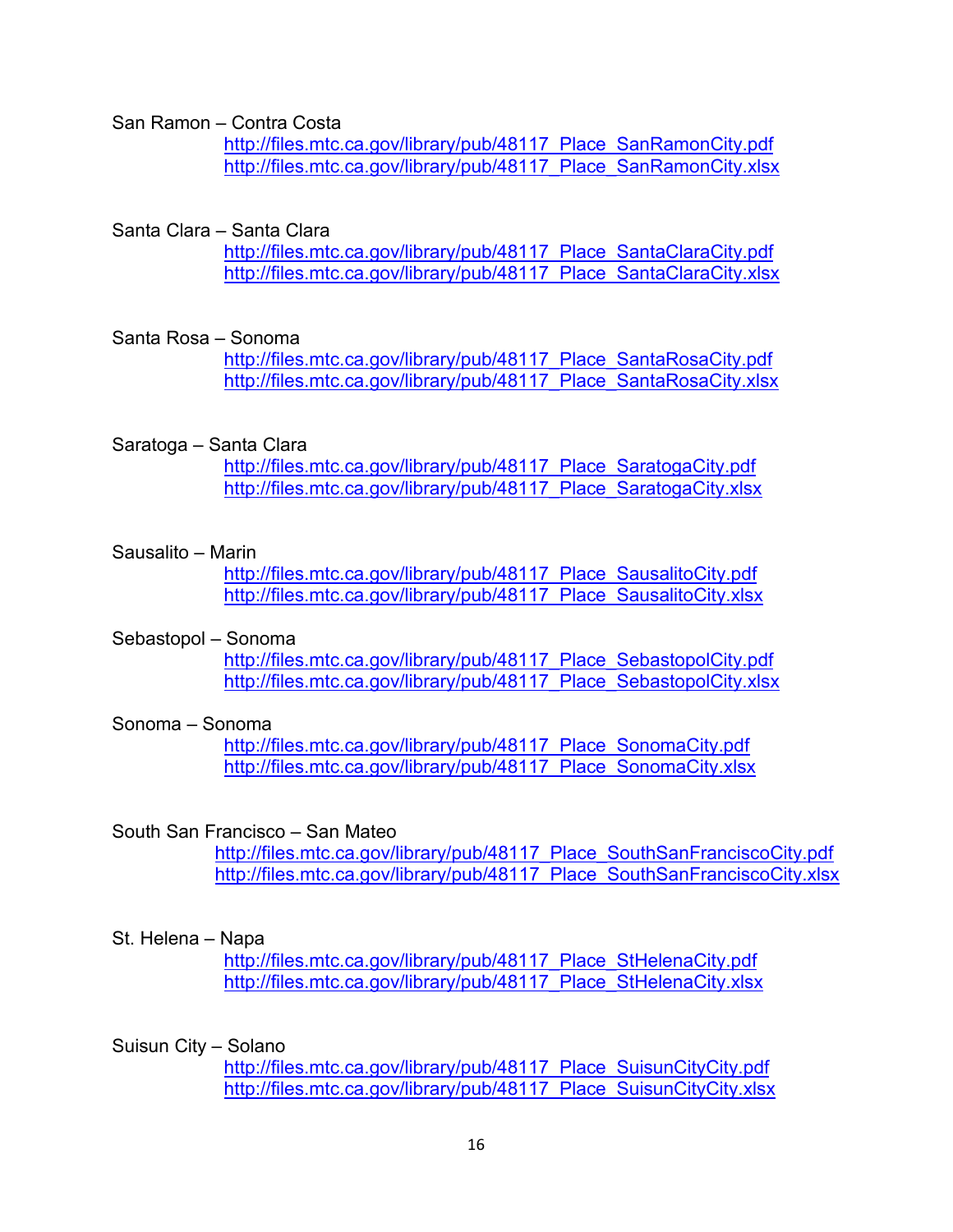Sunnyvale – Santa Clara

http://files.mtc.ca.gov/library/pub/48117 Place SunnyvaleCity.pdf [http://files.mtc.ca.gov/library/pub/48117\\_Place\\_SunnyvaleCity.xlsx](http://files.mtc.ca.gov/library/pub/48117_Place_SunnyvaleCity.xlsx)

#### Tiburon – Marin

http://files.mtc.ca.gov/library/pub/48117 Place TiburonTown.pdf [http://files.mtc.ca.gov/library/pub/48117\\_Place\\_TiburonTown.xlsx](http://files.mtc.ca.gov/library/pub/48117_Place_TiburonTown.xlsx)

#### Union City – Alameda

[http://files.mtc.ca.gov/library/pub/48117\\_Place\\_UnionCityCity.pdf](http://files.mtc.ca.gov/library/pub/48117_Place_UnionCityCity.pdf) http://files.mtc.ca.gov/library/pub/48117 Place UnionCityCity.xlsx

#### Vacaville – Solano

http://files.mtc.ca.gov/library/pub/48117 Place\_VacavilleCity.pdf http://files.mtc.ca.gov/library/pub/48117 Place VacavilleCity.xlsx

#### Vallejo – Solano

[http://files.mtc.ca.gov/library/pub/48117\\_Place\\_VallejoCity.pdf](http://files.mtc.ca.gov/library/pub/48117_Place_VallejoCity.pdf) [http://files.mtc.ca.gov/library/pub/48117\\_Place\\_VallejoCity.xlsx](http://files.mtc.ca.gov/library/pub/48117_Place_VallejoCity.xlsx)

#### Walnut Creek – Contra Costa

[http://files.mtc.ca.gov/library/pub/48117\\_Place\\_WalnutCreekCity.pdf](http://files.mtc.ca.gov/library/pub/48117_Place_WalnutCreekCity.pdf) [http://files.mtc.ca.gov/library/pub/48117\\_Place\\_WalnutCreekCity.xlsx](http://files.mtc.ca.gov/library/pub/48117_Place_WalnutCreekCity.xlsx)

#### Windsor – Sonoma

http://files.mtc.ca.gov/library/pub/48117 Place\_WindsorTown.pdf http://files.mtc.ca.gov/library/pub/48117 Place\_WindsorTown.xlsx

#### Woodside – San Mateo

[http://files.mtc.ca.gov/library/pub/48117\\_Place\\_WoodsideTown.pdf](http://files.mtc.ca.gov/library/pub/48117_Place_WoodsideTown.pdf) http://files.mtc.ca.gov/library/pub/48117 Place\_WoodsideTown.xlsx

#### Yountville – Napa

http://files.mtc.ca.gov/library/pub/48117 Place\_YountvilleTown.pdf [http://files.mtc.ca.gov/library/pub/48117\\_Place\\_YountvilleTown.xlsx](http://files.mtc.ca.gov/library/pub/48117_Place_YountvilleTown.xlsx)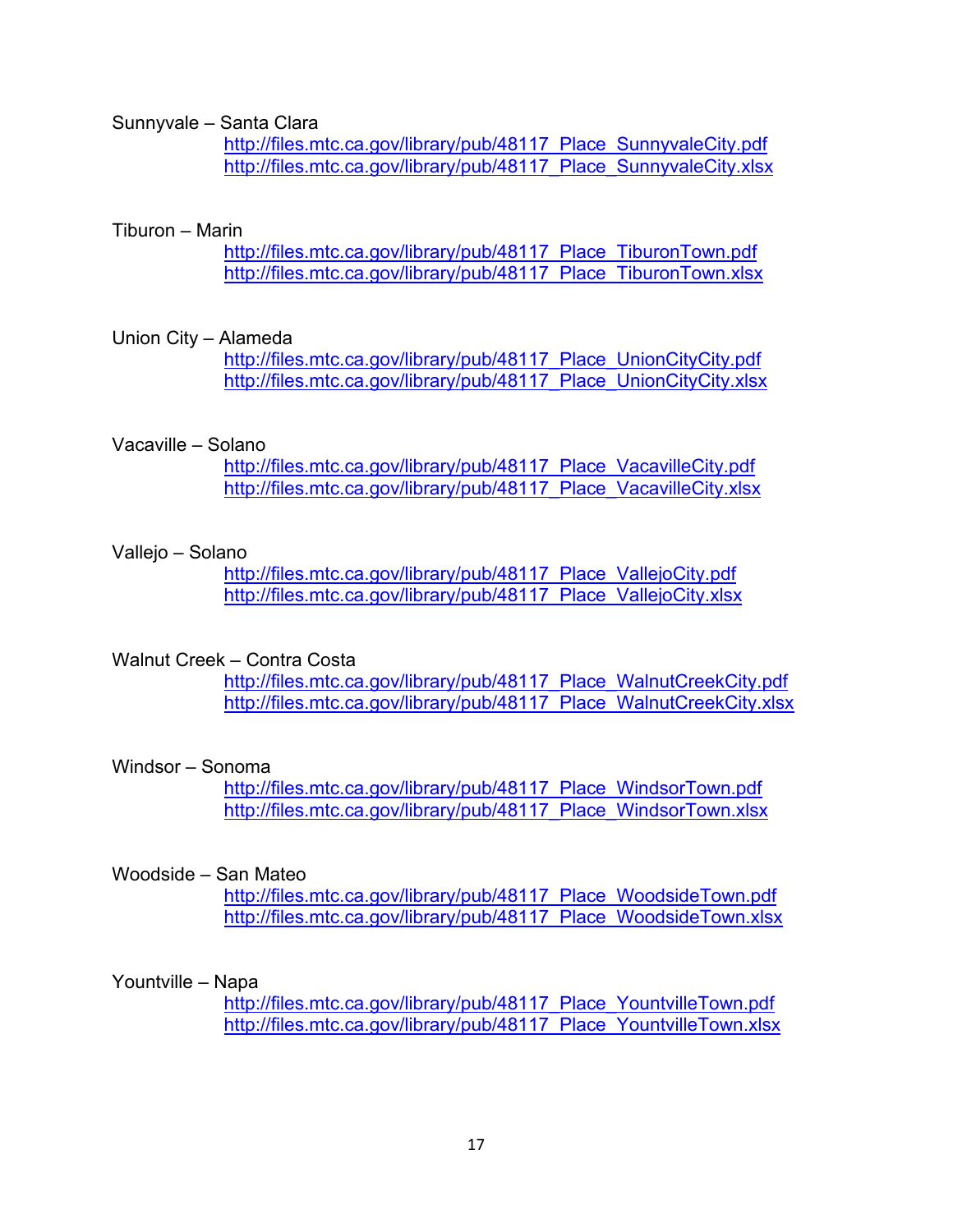## **V. Transportation**

The Bay Area Census website [\(http://www.bayareacensus.ca.gov\)](http://www.bayareacensus.ca.gov/) was developed to disseminate census information specifically for the Bay Area. Information on various transportations topics including commuting, the Census Transportation Planning Package (CTPP), daytime population, household vehicles and more can be found on the following web page:

<http://www.bayareacensus.ca.gov/transportation.htm>

If the link above doesn't work, try the archived page on the Internet Archive here:

[https://web.archive.org/web/20220119205409/http://www.bayareacensus.ca.gov/](https://web.archive.org/web/20220119205409/http:/www.bayareacensus.ca.gov/transportation.htm) [transportation.htm](https://web.archive.org/web/20220119205409/http:/www.bayareacensus.ca.gov/transportation.htm)